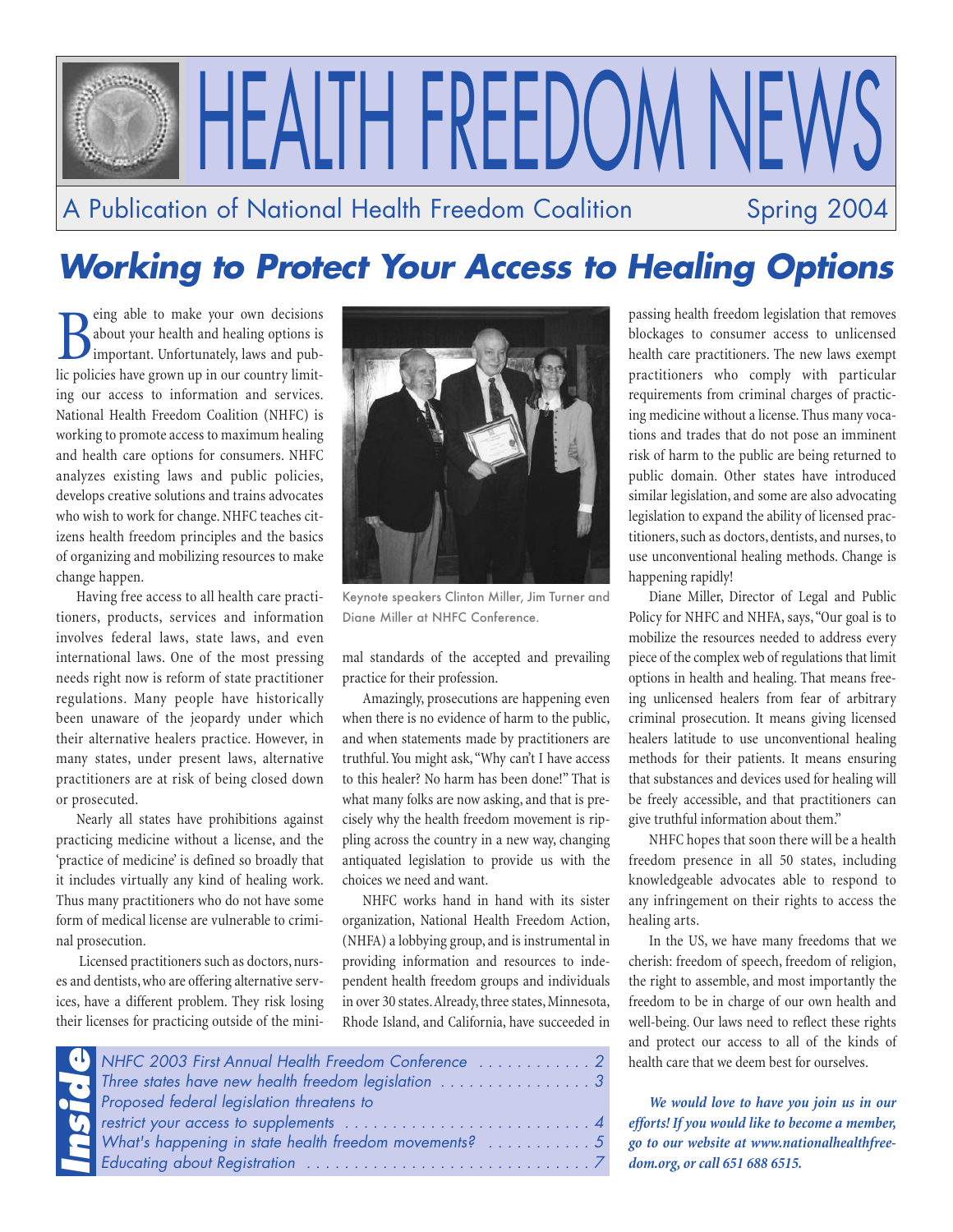

### **National Health Freedom Coalition**

**THE VISION:**

A healthy nation, with empowered people, making informed health care decisions.

#### **The Mission:**

To promote access to all health care information, services, treatments and products that the people deem beneficial for their own health and survival; to promote an understanding of the laws and factors impacting the right to access; and to promote the health of the people of this nation.

#### **Board of Directors**

LEO CASHMAN Educator, Activist, Writer JERRI JOHNSON, BSN Homeopath DIANE MILLER, JD Attorney, Writer, Activist LINDA PETERSON Wellness Educator WILLIAM LEE RAND Reiki teacher, Author, Publisher C. NORMAN SHEALY, MD, PHD, Founder, American Holistic Med. Assoc.

NHFC is a 501©3 educational nonprofit organization

PMD 218, 2136 Ford Parkway St. Paul, MN 55116-1863 www.nationalhealthfreedom.com email: similars@aol.com Phone: 651-690-0732

NEWSLETTER AND OTHER GRAPHIC SERVICES BY Sundancer Graphics YOUR ON-CALL, OFF-SITE GRAPHICS DEPARTMENT 509.999.3016 corey@sundancergraphics.com Visit www.sundancergraphics.com for cool greeting cards, prints, gifts and more.

# **Health Freedom Leaders Gather**

**First Annual National Conference for Health Freedom Advocates September 30 – November 2, 2003**

In the beauteous halls of Assisi Heights,<br>Rochester, Minnesota, some of the finest<br>minds and most superb activists for health<br>freedom in our country gathered for the first n the beauteous halls of Assisi Heights, Rochester, Minnesota, some of the finest minds and most superb activists for health annual Conference for Health Freedom Advocates sponsored by NHFC.

**Keynote speaker Clinton Miller, health freedom advocate for five decades, laid the historical groundwork.** From1962 until 1972, Miller helped to resist the FDA's proposals to limit the potency of vitamin and mineral supplements, and to require a doctor's prescription for higher potencies. Do you take for granted your right to take 500 mg of vitamin C every morning? Where would we be today if it were not for heroes like Clinton Miller who fought hard to retain our right to make that choice?

**Keynote speaker and attorney James Turner** addressed the broad picture of freedom, maintaining that "*the backbone of freedom is information and choice*," and that people, given good information, can make the choices that are best for them. There is a growing movement for not only alternative health care, but also for nontoxic energy, alternative transportation modes, and alternative types of education. The many segments of this movement can benefit from working together for common goals.

**Attorney and keynote speaker Diane Miller gave examples where old and outdated laws are jeopardizing our abilities to make our own choices in our health care.** Currently Director of Legal and Public Policy for NHFC, Miller described the Lilly Rott case in Oklahoma where four children have been taken away from their parents by child protection because the parents took their daughter with leukemia to a Switzerland Cancer Hospital for care instead of staying in the American hospital. Billy Best is a young man who had cancer and who used the supplement 714X from Canada; but now the US government is not allowing 714X to be brought across the border into the United States; and a nurse in Wisconsin who was helping people with NAET allergy testing was charged with practicing medicine without a license.

Having recently spent an afternoon at the Jefferson Memorial, she read from the words of Thomas Jefferson,"If a nation expects to be ignorant and free in a state of civilization, it expects what never was, and never will be." Miller emphasized the need to change and revise laws as a country grows and develops into new awareness, and that we must be proactive in shaping our laws and public policies to conform with our emerging consciousness.

The conference program included panels of health freedom leaders from 10 states who shared strategies for success in introducing health freedom legislation in their states. Other leaders provided workshops on grass-roots mobilization, lobbying, and fund-raising.

Honored and inspired by the great heritage left by leaders before us, we were all re-committed to doing our part now to address the challenges of this new day.



Health freedom advocate Clinton Miller and his wife Bonnie.

#### **Award Banquet Honors Health Freedom Leaders**

Health Freedom Leadership Awards were given to the following leaders for outstanding contribution to health freedom:

**Clinton Miller** has advocated and lobbied for over five decades to protect our health freedoms. Miller was instrumental in drafting and lobbying the Proxmire Vitamin Bill, which prevented the FDA from limiting potency on vitamins unless they were found to be intrinsically dangerous, and also in the passage of the Dietary Supplement Health and Education Act (DSHEA) of 1994.

**Jim Turner, Esq.,** is founder and President of Citizens for Health, a national consumer organization. Turner was a leader in passage of DSHEA, which ensured all Americans access to natural substances such as vitamins and herbs. Turner has represented mercury-free dentists before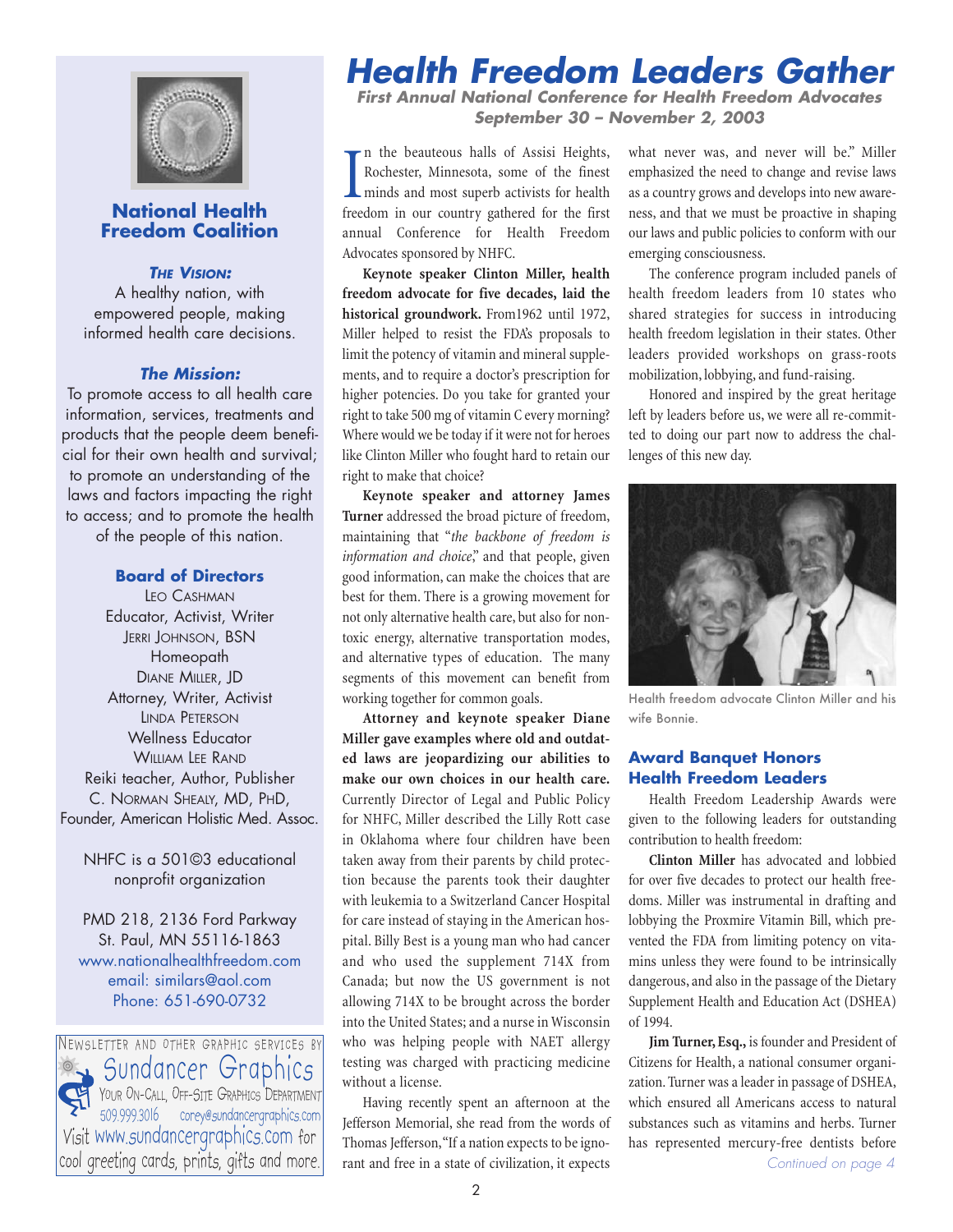# **Three Recently Passed Health Freedom Bills**

Three states have recently passed legislation<br>that returns the healing arts to the public<br>domain when there is not an imminent<br>risk of significant harm to the public. These new hree states have recently passed legislation that returns the healing arts to the public domain when there is not an imminent laws help to protect the rights of consumers to have access to the practitioners of their choice.

#### **Minnesota Statute 146A**

Minnesota Natural Health Legal Reform Project mobilized to promote groundbreaking legislation in 2000. This bill exempted unlicensed practitioners from criminal charges of practice of medicine without a license when their services do not rise to the level of creating an imminent risk of significant harm. Certain activities (such as dispensing legend drugs or controlled substances, telling people to go off their prescribed medical treatments, puncturing the skin) are prohibited. The new law created an office of government oversight, not to make rules regarding education, training, or standard of care, but to respond to and investigate consumer complaints when needed. It listed grounds for disciplinary action regarding professional conduct, and required practitioners to give their clients a Client Bill of Rights, which includes, among other things, disclosure of their education and training.

#### **Rhode Island Health Freedom Bill**

Rhode Island passed its health freedom bill for access to unlicensed practitioners in 2001. According to Boyd Landry, of the Coalition for Natural Health, (CNH) this bill was a combined effort of the Rhode Island Medical Society and CNH, and was patterned after the bill that passed in Minnesota. HB 6719b, authored by Rep. Corveci, supported by the Department of Health, and then finally the legislature and governor, was a way to protect consumer access an d practitioners. The health freedom movement is grateful to CNH for their great work in this process.

#### **California's Successful Bid for Health Freedom: SB577**

On September 23, 2002, California governor Gray Davis signed SB577, a health freedom bill sponsored by the California Health Freedom Coalition (CHFC). Effective January 2003, California joined Minnesota, Rhode Island, and Idaho, in allowing unlicensed alternative health care practitioners to lawfully practice without violating the state's medical practice act.

Because of the severe budgetary constraints in California, the CHFC pursued an interesting and somewhat technical legislative strategy - a strategy that carried no costs to the state.Instead of creating an explicit governmental organization to monitor and control alternative practitioners as Minnesota did, SB577 simply modifies California's medical practice act so that only those practices that pose a clear potential risk to the client are restricted,. Anyone who provides a therapy that does not violate these restrictions can no longer be prosecuted under the medical practice act and cannot be accused of practicing medicine without a license.

Actually, SB577 imposes both negative and positive requirements on unlicensed health-care practitioners. The negative constraints clearly spell out those things that are reserved for licensed practitioners, such as surgery, radiation, harmfully invading the body, making recommendations vis-a-vis prescription drugs, setting fractures, or doing anything that causes risk of great physical or mental harm. The positive requirements compel practitioners to provide disclosure to their clients: that one is not a licensed physician and that one's healing practice is not licensed by the state, their training and experience, and a description of the rationale

behind one's method of treatment.

In combination, these requirements serve to protect patients while allowing for maximum health freedom. And the bill is only two pages long! This approach turned out to be a highly successful one. Not a single legislator voted against SB577; it passed unanimously in both the Assembly and Senate, and the entire campaign, from beginning to end, was under two years. Several other states are now using California's bill as their legislative model.

SB577 passed before California's new licensing bill for naturopathic doctors (SB907) passed in the fall of 2003, so the proponents of SB907 worked to make their Naturopathic Doctor bill successfully interface with SB577 to protect the freedoms won by SB577. A specific clause was added to SB907 to preserve the rights won under SB577 for all alternative practitioners in

California. In addition, language was added to protect the rights of traditional naturopathic practitioners to use the title "naturopath". The CHFC is continuing their work in monitoring and protecting health freedom in California. For more information, visit www.californiahealthfreedom.org.

*—By Amy Lansky*



Leaders from California Jenn Doolin and John Melnychuk receive NHFC award.



Boyd Landry, Executive Director of Coalition for Natural Health promoted RI health freedom law.



(Left to Right) Minnesota activists Diane Miller, Nancy Hone, Jerri Johnson, Eleanor Schultz, LaDonna Gammel, Leo Cashman, Jeff Coult, Marilyn Beyer and Greg Schmidt.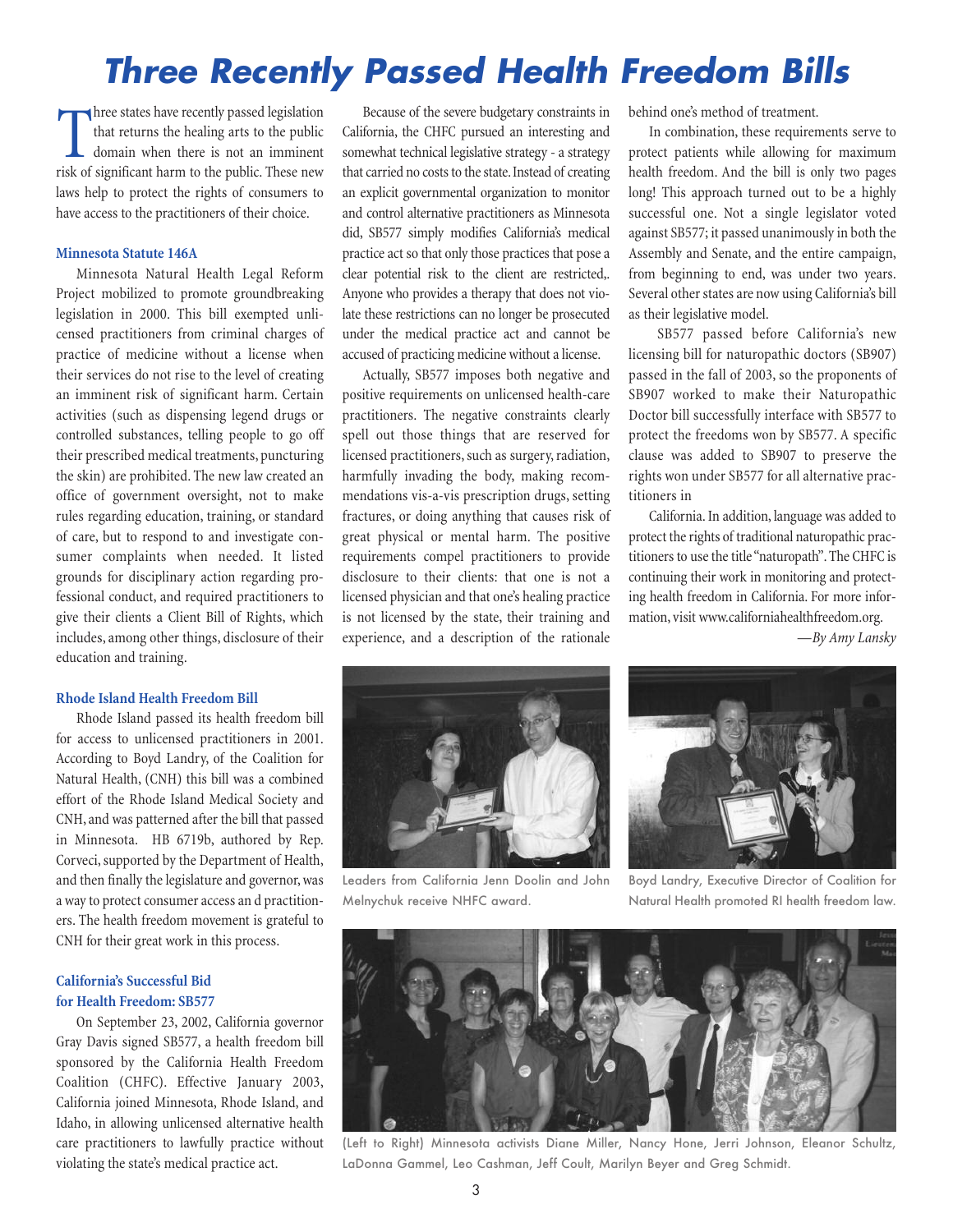# **New Proposed Federal Bill Threatens to Restrict Access to Dietary Supplements**

I<sub>OS</sub> n 1994, millions of consumers contacted Congress urging support for the Dietary Supplement Health & Education Act (DSHEA), the regulatory framework for dietary supplements. This regulation appropriately protects consumer access to a wide range of beneficial health products and puts the burden of proof on the FDA to show harm to consumers before our access is denied. Now Senate Bill 722 threatens to alter DSHEA and to remove safe products from market shelves and restrict your right to access the dietary supplements of your choice.

NHFC Legal and Public Policy Director says that the most harmful aspect of this bill is the way that it impacts the role of government in our society. "This bill would force the consumers to lose access immediately because manufacturers could be investigated and requested to financially lay out the funds to prove safety of a substance if as little as one complaint comes in from any source, instead of holding the government accountable in its role of burden of proof to prove substantial harm to consumers through verified and investigated complaints before access is denied.

According to Ana Micka, President and CEO of Citizens for Health, (CFH) a consumer-based organization in Washington, D.C., this bill

### **Announcing Second Annual Health Freedom Conference! 2004 National Conference for Health Freedom Advocates** *September 10-12, 2004*

At the beautiful Carondelet Center, St. Paul, MN

#### **Keynote Speakers:**

**DR. NORM SHEALY, MD,** Founder of American Holistic Medical Association **FORMER CONGRESSMAN BERKELY BEDELL,** Founder of National Foundation for Alternative Medicine **DIANE MILLER, JD, NHFC,** Director of Legal and Public Policy, NHFC

*Come meet health freedom advocates from across the country! Learn to be an effective advocate for health freedom principles*! **To receive an invitation to this conference, email jerrijohn@aol.com www.nationalhealthfreedom.org**

appears to be "gathering steam." S722 is presented as a "safety" bill - promising to safeguard consumers from unsafe dietary supplements - but it does not. Instead, says CFH, the bill:

- Restricts access to supplements used by millions for better health
- Increases health care costs and decreases consumer choices
- Subjects supplements to an unnecessary higher standard of scrutiny than most overthe-counter medicines and food additives
- Questions the safety and potentially restricts access to any dietary supplement that receives even one complaint, legitimate or not.
- Provides no more protection for consumers than the current law-DSHEA-already provides. The FDA has simply failed to fully implement the existing law.

Congress needs to hear from you! If you rely on vitamin and mineral supplements for better health and want to protect your right to personal health choice,TAKE ACTION TODAY! Send a letter to your Senators and Representative. Ask them to uphold DSHEA and preserve access to natural, safe and affordable products! You can go to the CFH website and easily send a message, written by CFH, to your senators. www.citizens.org/.

**Dietary Supplement Safety Act of 2003 (S. 722) ( Sen Durbin, IL)**

#### **Dietary Supplement Access and Awareness Act (H.R. 3377)(Rep. Davis, CA)**

*—This article paid for by National Health Freedom Action, a 501©4 nonprofit organization.* ■

#### Continued from page 2

licensing boards, and represented organic farmers in lobbying for passage of the Organic Food Production Act of 1990.

**Calvin Johnson, Esq.,** lead defense attorney in Minnesota's State v. Saunders, successfully defended Herb Saunders from criminal charges of "practice of medicine without a license." Saunders provided colostrum from his farm to people who were ill and who desired it in order to boost their immune systems.

**The Minnesota Natural Health Legal Reform Project** initiated and worked to pass groundbreaking legislation that exempts unlicensed health care practitioners who follow spe-



### **National Health Freedom Action**

#### **The Mission:**

To promote access to all health care information, services, treatments and products that the people deem beneficial for their own health and survival; to promote legislative reform of the laws impacting the right to access; and to promote the health of the people of this nation.

**Board of Directors**

JERRI JOHNSON, BSN, Homeopath MARYLU MILLER Homeopath, Teacher CLINTON MILLER Health Freedom Advocate WILLIAM LEE RAND Reiki teacher, Author, Publisher CAROL VEDRA Freedom Worker BONITA JOY YODER Attorney, Mediator, Coach

NHFA is a 501©4 nonprofit lobbying organization.

PMD 218, 2136 Ford Pkwy St. Paul, MN 55116-1863 www.nationalhealthfreedom.com email: similars@aol.com Phone: 651-690-0732

cific guidelines from criminal charges of practicing medicine without a license.

**Boyd Landry and the Coalition for Natural Health (CNH)** were honored for helping to pass health freedom legislation similar to Minnesota's in Rhode Island. CNH is dedicated to protecting every citizen's right to natural health freedom of choice.

**California Health Freedom Coalition, repre**sented by John Melnychuk and Jen Doolin, exhibited great teamwork to initiate and bring to passage California SB577, health freedom legislation that exempts unlicensed health care practitioners who follow specific guidelines from criminal charges of practicing medicine without a license. ■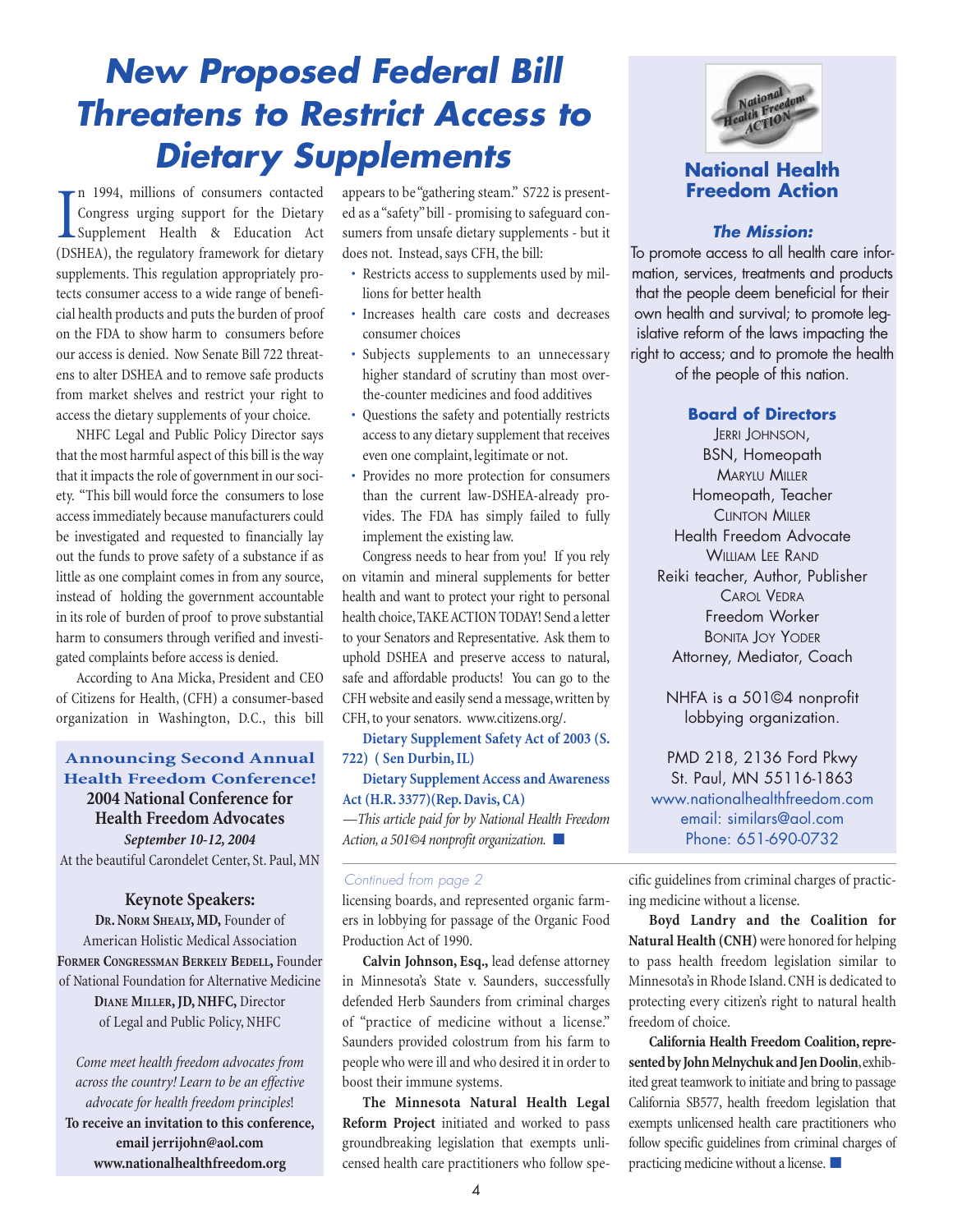## **Independent State Health Freedom Groups Take Action!**

**by Diane Miller JD, Director of Legal and Public Policy for NHFC and NHFA Copyrights reserved NHFA 2004**

The health freedom movement is growing<br>logarithmically. A very impressive and<br>successful arm of the movement is the<br>effort to free up consumer access to the many he health freedom movement is growing logarithmically. A very impressive and successful arm of the movement is the kinds of healers and health care practitioners that offer complementary or alternative care. This is being accomplished by independent health freedom groups around the country that are creating new laws that bring the practitioner rights back into the public domain.

Consumers are absolutely demanding that they have access to any individual that they want and any information they desire when they are making health care choices. Historically many practitioners were prohibited from practicing due to outdated state laws, which made all of healing a crime unless you were a licensed medical professional. Even if a practitioner was a licensed medical practitioner, they could lose their license for practicing outside of the prevailing standards of medical care.

Now this is all changing as state health freedom groups are going forward to exempt practitioners from the old laws and advocating for the passage of new laws that allow unlicensed and licensed practitioners to practice the broad range of healing arts as long as they have not been shown to pose an imminent risk of significant harm to the public, thus not warranting police power regulation.



Deborah Miller, President of Florida Health Freedom Coalition and their lobbyist, Brecht Heuchan at the Florida Capitol.

Here is a summary of some of the state activity underway:

**Florida:** Florida Health Freedom Coalition and Action are successfully promoting health freedom legislation in Florida. SF 1474 and HB 801 has been introduced and referred to committees. Representative Garcia held an informational workshop in the House in February with great

interest and success. Senator Campbell will promote SB 1474 in the Senate at it's first official hearing on Tuesday March 9th.

**Georgia:** CAMA Complementary and Alternative Medical Association. of Georgia has been a leader in the country in educating the public about complementary and alternative forms of healing, holding statewide and regional conferences. House Bill 1040 has been introduced this session and is entitled the "State Planning For Increased Community Access Act". Marge Roberts, their President, continues to educate and gave a great presentation on grassroots lobbying in November 2003, at the first annual Health Freedom Conference in Minnesota.

**Hawaii:** Representative Cynthia Evans introduced HB 2036 that allows unlicensed practitioners of health-related services to provide services. Hawaii currently has exemptions to the medical practice act for traditional Hawaiian healing practices by traditional native Hawaiian healers, both as recognized and certified as such by a panel convened by Papa Ola Lokahi. Hawaii also has licensed naturopaths. Most recently we heard that the bill was not heard in committee.

### **States that have freedom of access bills already introduced and moving**

| <b>STATE</b> | <b>CONTACT</b>                                                   | <b>BILLS</b>           |
|--------------|------------------------------------------------------------------|------------------------|
| Florida      | FHFC & FHFA www.floridahealthfreedom.org                         | HB 801 (Garcia)        |
|              | info@floridahealthfreedom.org                                    | SB 1474 (Campbell)     |
| Georgia      | CAMAction, 404-284-7592                                          | HB 1040 (Smith)        |
|              | Website: www.CAMAction.org and www.camaweb.org                   |                        |
|              | Email: cama@mindspring.com                                       |                        |
| Hawaii       | Representative Cynthia Evans, Phone: 808-586-8510                | <b>HB 2036 (Evans,</b> |
|              | E-mail: repevans@Capitol.Hawaii.gov                              | Tamayo, Wakai)         |
|              | www.capitol.Hawaii.gov/site1/house                               |                        |
| lowg         | lowa Health Freedom Coalition, Larry: 319-269-6343               | HF 477 (Hatch)         |
|              | David: 641-469-3289, Jon: 515-244-8535, E-mail: ljhanz@yahoo.com | SF (Fallon)            |
|              | Website: http://www.iowahealthfreedom.org                        |                        |
| Kentucky     | Representative Mary Harper                                       | HB 181 (Harper)        |
|              | http://www.lrc.state.ky.us/House/hseadd.htm                      |                        |
| Washington   | 541-504-7562 drkline@pacifichealthcenter.com                     | HB 2355 (Hinkle        |
|              |                                                                  | & Dickerson)           |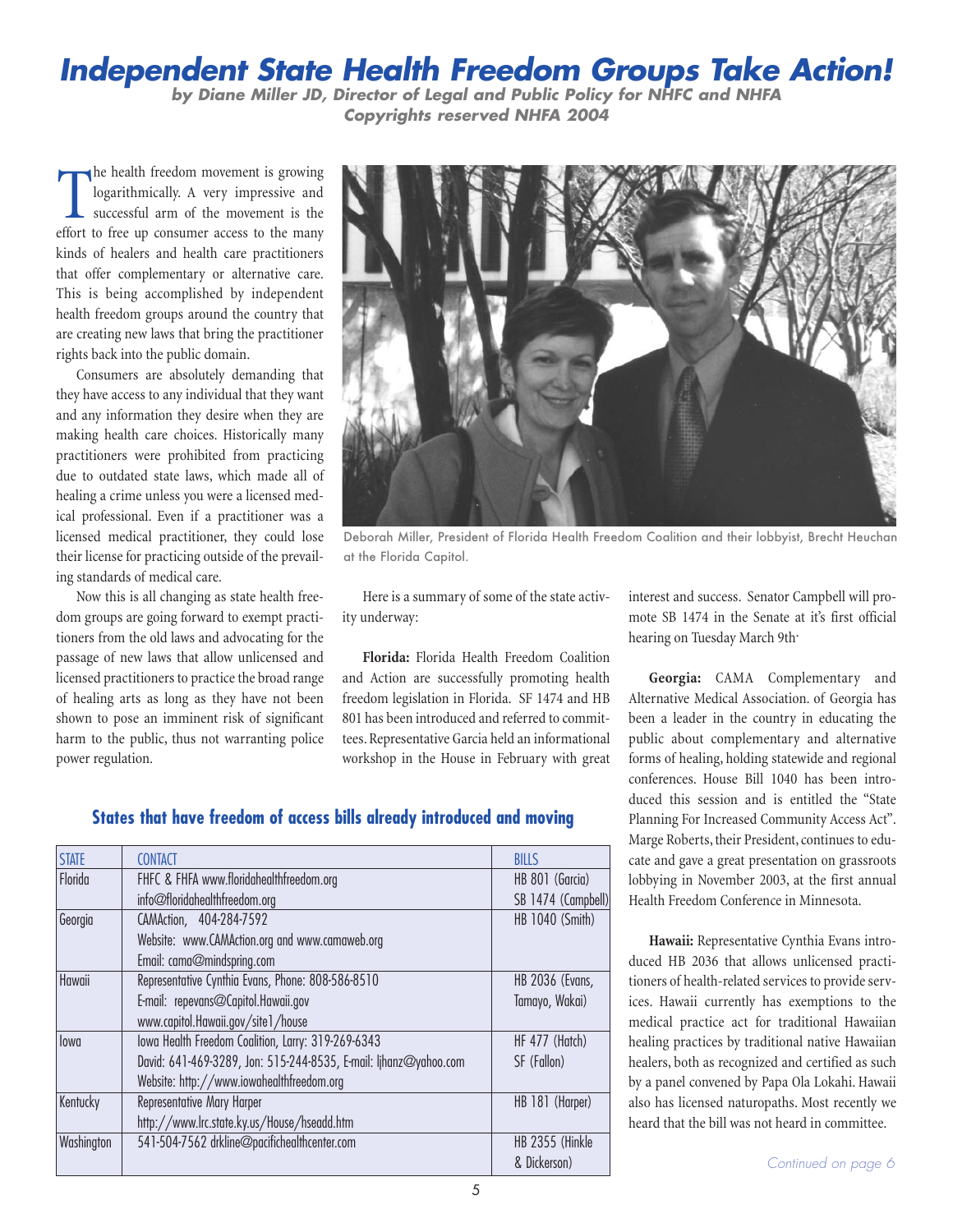#### Continued from page 5

**Iowa:** Iowa Health Freedom Coalition is a young strong health freedom group moving fast. SF294 and HF477 were introduced this session after a summer informational hearing sponsored by the Senate. In late February, Committee Chair Representative Boeddiger held a Subcommittee public meeting and Iowan's packed the meeting room to voice their support. Concerns were aired by the medical lobbyists in response to support testimony by freedom advocates. On March 2nd the bill came up for vote in the House full Committee and advocates packed the room once again. The bill was voted down by a 2-vote margin after a special party caucus to assess the votes. Iowa health freedom leaders will continue their great work in the future. Friendly legislators have stated an interest in continuing to move the bill in future sessions.

Congratulations Iowa for a job well done. IHFC has a great website, a 15 minute video of Berkley Bedell supporting their bills, and a colorful and informative power point presentation that they developed themselves to educate the public regarding the need for health freedom.

**Kentucky:** Representative Mary Harper has introduced HB 181, a health freedom bill modeled in some areas after California's 2002 SB 577. Lexington, Kentucky holds wonderful wellness centers and an active healing arts community.

**Washington:** HB2355 would exempt unlicensed practitioners from criminal charges of unlicensed practice of the licensed health professions in Washington if they practice within certain parameters and comply with certain disclo-

**Bills requiring Registration of Unlicensed Practitioners:** (See Article on the differences between registration and health freedom legislative language)

| <b>STATE</b>   | <b>CONTACT</b>                                       | <b>BILLS</b>    |
|----------------|------------------------------------------------------|-----------------|
| New York       | New York Natural and Complementary Practices Project |                 |
|                | Newyorknaturalhealthproject.org nynhp@earthlink.net  |                 |
| North Carolina | CHF (North Carolina): CHF@nc.rr.com                  |                 |
|                | Website: www.citizensforhealthcarefreedom.org        | HB 923 (Luebke) |

**State Organizations In Drafting Stages of Health Freedom Bills:** (State groups and legislators preparing draft language and communicating with sponsors for introduction of health freedom bills)

| <b>STATES</b> | PROMOTERS OF LEGISLATION            | <b>CONTACT INFORMATION</b>                     |
|---------------|-------------------------------------|------------------------------------------------|
| Michigan      | Michigan Health Freedom Coalition   | Phone: 989-779-0730                            |
| New Jersey    | New Jersey Natural Health Coalition | Email: membership@njnhc.org web: www.njnhc.org |
| Wisconsin     | Wisconsin Health Freedom Coalition  |                                                |

**State Organizations and Groups Laying Ground-work for Health Freedom Legislation:** (Citizen health freedom groups and organizations actively working and considering options for introduction of health freedom legislation)

| <b>STATES</b> | NAME OR TYPE OF GROUP                    | <b>CONTACT INFORMATION</b>                |
|---------------|------------------------------------------|-------------------------------------------|
| Arkansas      | Arkansas Health Freedom Coalition        | Phone: 479-637-4361 or 479-637-4441       |
|               |                                          | Email: arhfc@lycos.com www.arhfc.org      |
| Kansas        | Kansas for Health Freedom                | 866-899-7905 (24/7) ksccnh@yahoo.com      |
| Massachusetts | Health Freedom Action Massachusetts, Inc | www.healthfreedommassachusetts.org        |
|               |                                          | 617-731-5510                              |
| New Hampshire | New Hampshire Citizens for Health        | Gerhard Bedding 603-355-2202              |
|               |                                          | E-mail: gbedding @earthlink.net           |
| Texas         | Texas citizen group                      | gretchenbfrp@yahoo.com or john@janaka.com |
| New Mexico    | New Mexico citizen group                 |                                           |
| Virginia      | Virginia Chapter of Certified            | E-mail: theherbbasket@erols.com           |
|               | Natural Health Professionals             |                                           |

sures. The bill is modeled in part on California's 2002 SB 577 and in part on new language. Latest word is that the committee chair did not put this bill on for hearing. Advocates are continuing to plan for the next session.

**New York**: In the past two years New York has had health freedom legislation introduced but no action was taken on these bills. They now expect to introduce a new bill, which would require that all alternative health care practitioners in the State of New York register with a state government office (Consumer Affairs) before they practice the healing arts in New York. NHFA does not support the concept of registration for unlicensed practitioners of the healing arts. (See Article in this newsletter on registration). National Health Freedom Action will neither support nor actively oppose New York's registration bill if it goes forward but rather it will educate the public on the health freedom vision and educate on the difference between registration and health freedom legislation and its impact on the public

**North Carolina**: In the 2003 North Carolina legislative session the Citizens for Health Care Freedom and Carolina Health freedom Coalition, promoted a health freedom bill for access to unlicensed practitioners. Revisions in session included a registration component being added that was not part of the original bill. The bill is still alive and on hold in the Health Subcommittee and no action has been taken. NHFC expects that 2004 will involve more educating of legislators and grassroots organizing and introduction of a better health freedom bill in the future. North Carolina leaders are very optimistic and mobilizing consumers throughout the state to support their efforts. (See Article on differences of health freedom legislation and registration legislation).

**The following states have significant leaders and contacts ready to start health freedom groups:** Colorado, Connecticut, Maryland, Missouri, Montana, Ohio, Pennsylvania, Utah, and Vermont. Call NHFC for contact information. If you are from a state not yet organized, and want to network with other individuals interested in health freedom, contact us, giving us permission to give out your name to others who contact us.

**The following states have health freedom laws:** California, Idaho, Minnesota, Oklahoma, and Rhode Island.<sup>■■</sup>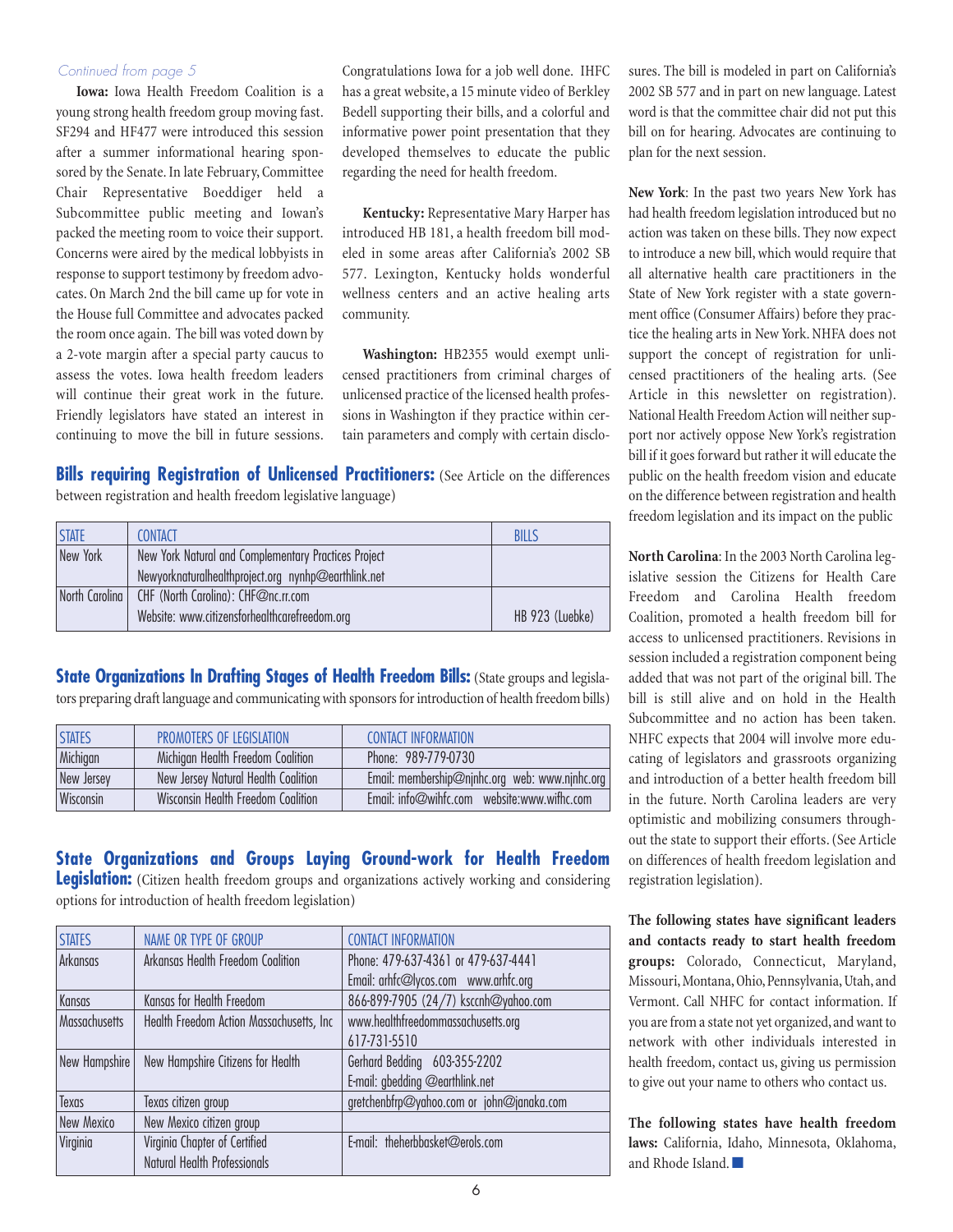# **National Health Freedom Educating about Registration**

### **by Diane Miller JD**

Mational Health Freedom Coalition does<br>not support the concept of government-<br>mandated registration or required per-<br>mits imposed on unlicensed health care not support the concept of governmentmandated registration or required permits imposed on unlicensed health care providers. This brief article is written to educate our readers as to our understanding of this issue and we hope that it is helpful and clarifying.

The goal of Consumer Health Freedom of Access law is to maximize consumer access to

as many healers as possible. The architecture of legislative language is simple in that it creates an exemption to current regulatory health practice acts and allows healers to practice freely where the government has not shown that an occupation poses an imminent risk of significant harm to the public. The models are based on fundamental health freedoms: the *freedom* of the citizens to make their own health choices as they see fit, and the *freedom* of all citizens to practice their vocations, trades, and occupations.

Where fundamental constitutional freedoms are impacted, such as the privacy right to choose ones own health care, the government must use the least restrictive means of regulation that impacts that right. Registration is overly restric-Continued on page 8

### *Support the Health Freedom Work of NHFC!*

With your financial support, the National Health Freedom Coalition can educate health freedom leaders nationwide, and work to create solid solutions that ensure your access to all of the healing arts. Together, we can protect your right to investigate every possible health choice when you are making decisions about your health.

#### **Become a Health Freedom Champion! —** *Join the 1000 Health Freedom Champions Campaign*

NHFC is looking for 1000 Health Freedom Champions who will commit to donating \$250 or more per year to support the work of NHFC. To become a Health Freedom Champion, send your gift of \$250 today! You will receive our newsletter,*Health Freedom News.* If you wish, a portion of your donation can include a one-year membership in NHFC.

#### **Become a Member of NHFC!**

Please join the growing number of citizens who support health freedom by becoming members of NHFC. Your membership gift of \$35 or more entitles you to receive our newsletter,*Health Freedom News.* Complete the following form and join us today!

|                                                                                                       | I WISH TO BECOME A HEALTH FREEDOM CHAMPION. You'll find enclosed my gift of \$250                                                                                                                                                                                                     |  |
|-------------------------------------------------------------------------------------------------------|---------------------------------------------------------------------------------------------------------------------------------------------------------------------------------------------------------------------------------------------------------------------------------------|--|
|                                                                                                       | I would like a portion of this gift to include a one-year membership in NHFC                                                                                                                                                                                                          |  |
|                                                                                                       | I WOULD LIKE TO BECOME A MEMBER OF NHFC with my enclosed gift of \$35.                                                                                                                                                                                                                |  |
|                                                                                                       | ADDITIONAL DONATION OF \$                                                                                                                                                                                                                                                             |  |
|                                                                                                       |                                                                                                                                                                                                                                                                                       |  |
|                                                                                                       |                                                                                                                                                                                                                                                                                       |  |
|                                                                                                       |                                                                                                                                                                                                                                                                                       |  |
|                                                                                                       | Phone: 2008. The Contract of Contract Contract Contract Contract Contract Contract Contract Contract Contract Contract Contract Contract Contract Contract Contract Contract Contract Contract Contract Contract Contract Cont                                                        |  |
|                                                                                                       |                                                                                                                                                                                                                                                                                       |  |
| I wish to pay by check (Payable to NHFC, mail to PMB 218, 2136 Ford Parkway, St. Paul, MN 55116-1863) |                                                                                                                                                                                                                                                                                       |  |
|                                                                                                       |                                                                                                                                                                                                                                                                                       |  |
|                                                                                                       | NHFC is a 501©3 non-profit educational organization. Your contributions may be tax-deductible for charitable giving purposes.<br>National Health Freedom Coalition, PMB 218, 2136 Ford Parkway, St. Paul, MN 55116-1863<br>Phone (651)690-0732 website: www.nationalhealthfreedom.org |  |